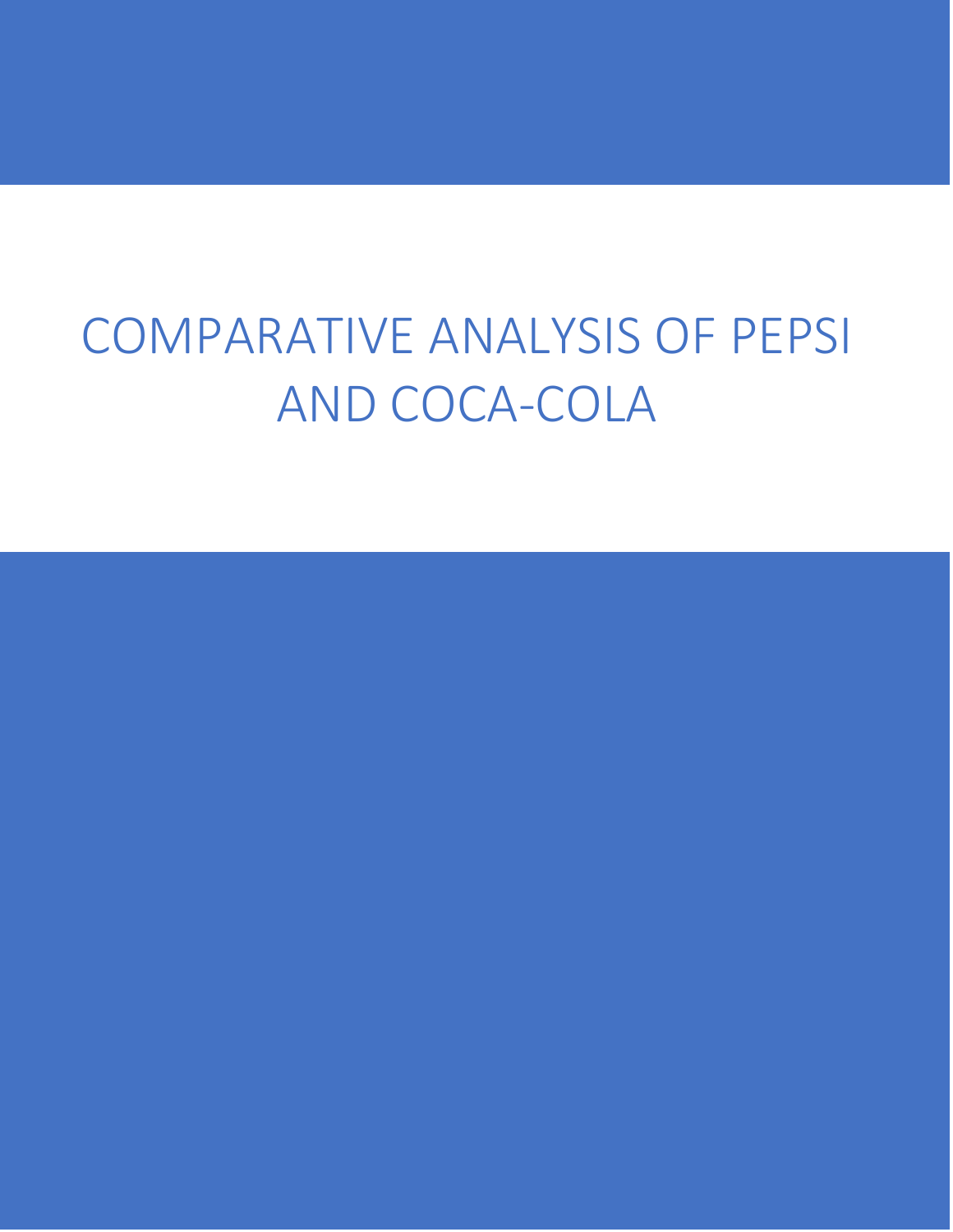#### <span id="page-1-0"></span>EXECUTIVE SUMMARY

The purpose of carrying out a comparative analysis between any two companies is to evaluate their strengths and weaknesses as well as business patterns to find out their performance in the market over the past few years. This comparative analysis helps companies learn and grow from their weaknesses and develop an even more strong strategy over time.

The soft drink also known as non-alcoholic beverage industry is dominated clearly by two names in the market ever since we have known. Pepsi and Coca Cola. These two companies are spending their revenues and exceptional marketing strategies for more than a century now to outdo each other in the competitive world. Both of them have a very high market share with a set of strength and weaknesses that vary and the reason that both of them have been surviving the competition ever since is different approaches to somewhat same destination (Cuthbert., 2019).

This paper finds out the competitive strategies carried out by the above-mentioned companies during the cola war in the past years. Depending on the decisions made and strategies chosen by both companies this paper evaluate how various frameworks and business strategies used by both companies have affected their position in the market and made one of them to be better in the market than other. The analysis begins with a basic introduction of these companies in the market followed by a historical background of both the companies and the present stance in the market. Secondly, the market analysis of both the brands is done separately to form a clear image of different routes taken by each of them. Later on, with complete detailed survey of Pepsi and Coca Cola a comparative analysis as to which one is lagging behind and some recommendations for that company to outdo the other will be discussed.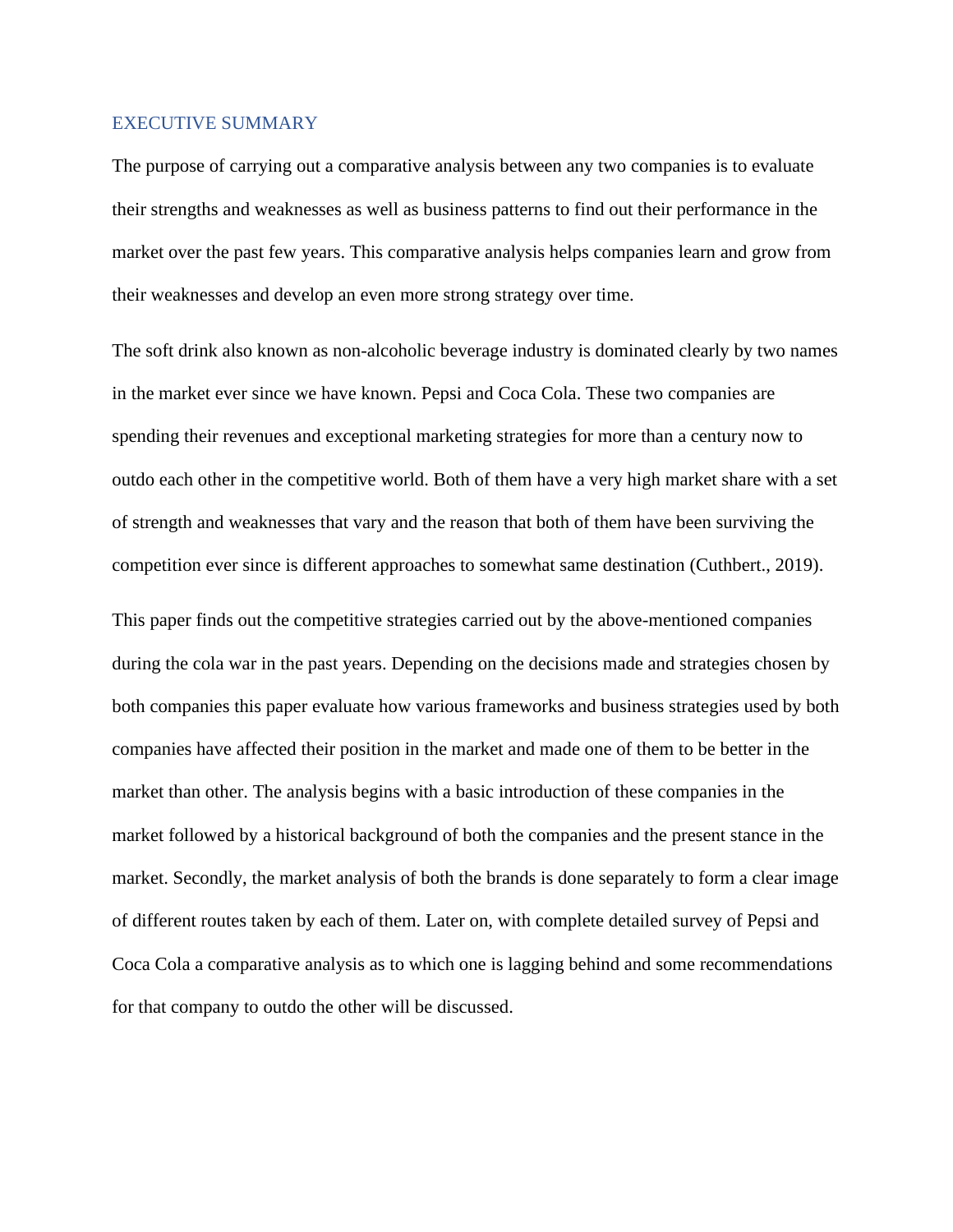## **Table of Contents**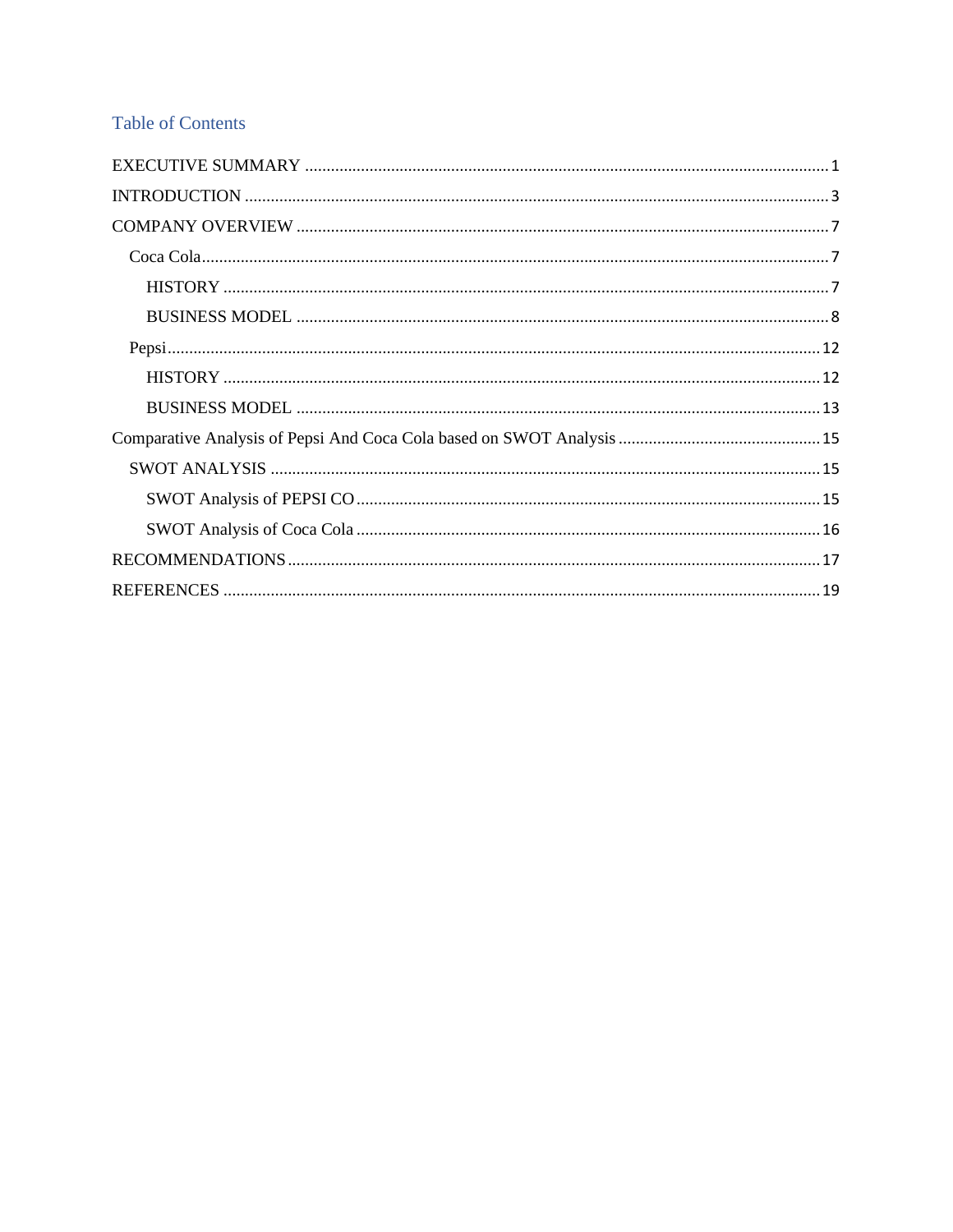#### <span id="page-3-0"></span>**INTRODUCTION**

The soft drink industry is not a new one in the market. It won't be wrong to say that these businesses rule over a considerable portion of the market. In the urban culture use of soft drinks has been growing rapidly and there is no news to whether it will decline in the next few years. The reason behind this that in urban areas where people mostly carry out their dinner parties and occasions with soft drinks. The marketers are developing new strategies which improve the manufacturing, marketing, transportation aspects of their soft drink business and keep them at the top of the table. Moreover, the competition framework for such companies is considerably different from others. The main win is achieved through how well a company perform in costing, customer centric approach and enticing audience through their unique tactics. Over the past few years, we have seen some of the most amazing advertisements that are known to mankind which specifically target the audience with the purpose of calling them towards the brand. In today's highly competitive market there are two names known for delivering the best services and remaining at the top alternatively. Pepsi and Coca Cola. Through the years these two companies have been grabbing every opportunity to catch on the weakness of the other and using it to the best advantage of itself (Haldipur, Competitive Analysis Between Coke and Pepsi, 2015).

If a company has to survive in the market it should be able to keep up with the advancements and survive the competition with the similar companies. A successful competition strategy keeps in mind the weaknesses of the competitors while avoiding the strength. This close observation of weaknesses gives one company a winning advantage over the other. there are several ways through which a company can have a competitive advantage over the other. Strategies such as differentiation, differentiation focus, cost focus and cost leadership help process how to win the competition in the market (Competitive Strategies for Coca-Cola and PepsiCo Companies, n.d.).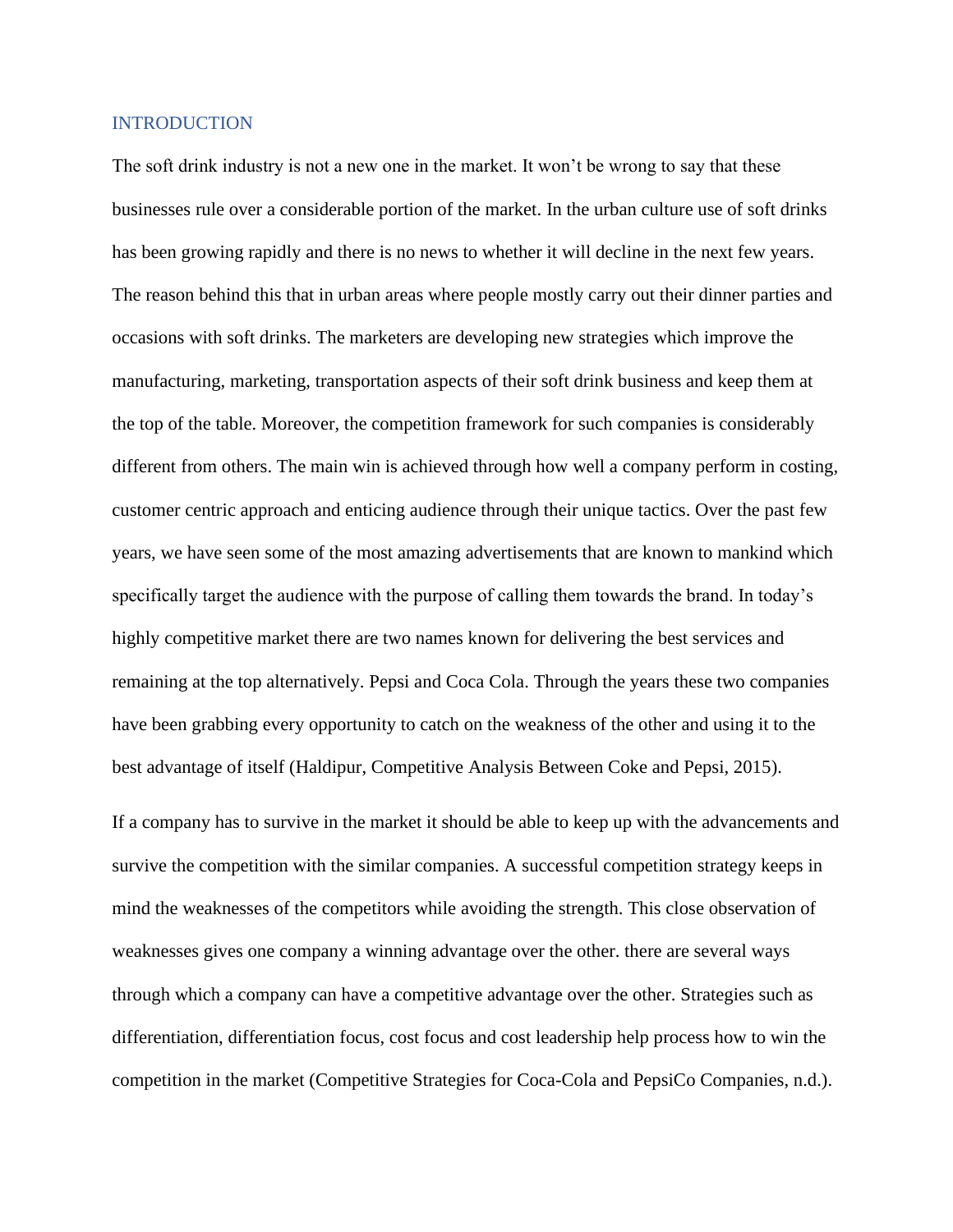these four strategies are different ways used by marketers to gain an upper hand over the other company.

For instance, in differentiation, a company strives to produce goods that are different from its competitors. With a distinguishing feature that sets them apart the company attacks on the audience's perception of delivering something new. In this case one of the either Coca Cola or Pepsi might want to produce a little different product by altering the ingredients. Or may add something that increases the value of overall product thus set a higher price for it. this improved quality may achieve the attention of consumers by impressing them in producing a good that is better and safer for their health. This increased price also covers up the cost of production thus increasing the profit.

In the differentiated focus the company varies its production from that of its competitor in a narrow market range only. This strategy should be ideal for businesses who are focusing on targeting a wider group of audience with variable taste and preferences. In this type of strategy, a company would focus on other aspects of a product from taste to develop a sense of attraction in the customers. For example, Pepsi may slightly vary their packaging to that of Coca Cola and focus on an attractive design that would provide them the benefit of increased sales.

On the other hand, the cost leadership strategy focuses on producing a product in lowest possible cost. By lowering the cost of a product from its competitor a company can sell in more quantity thus gaining an advantage over their rival. For example, Pepsi introducing offers and discounts or buy one get one free business strategy on events like thanksgiving and other festivities. In such cases, until the attained trade amount is equal or even near to the market price, Pepsi can relish a greater profit due to increased economies of scale.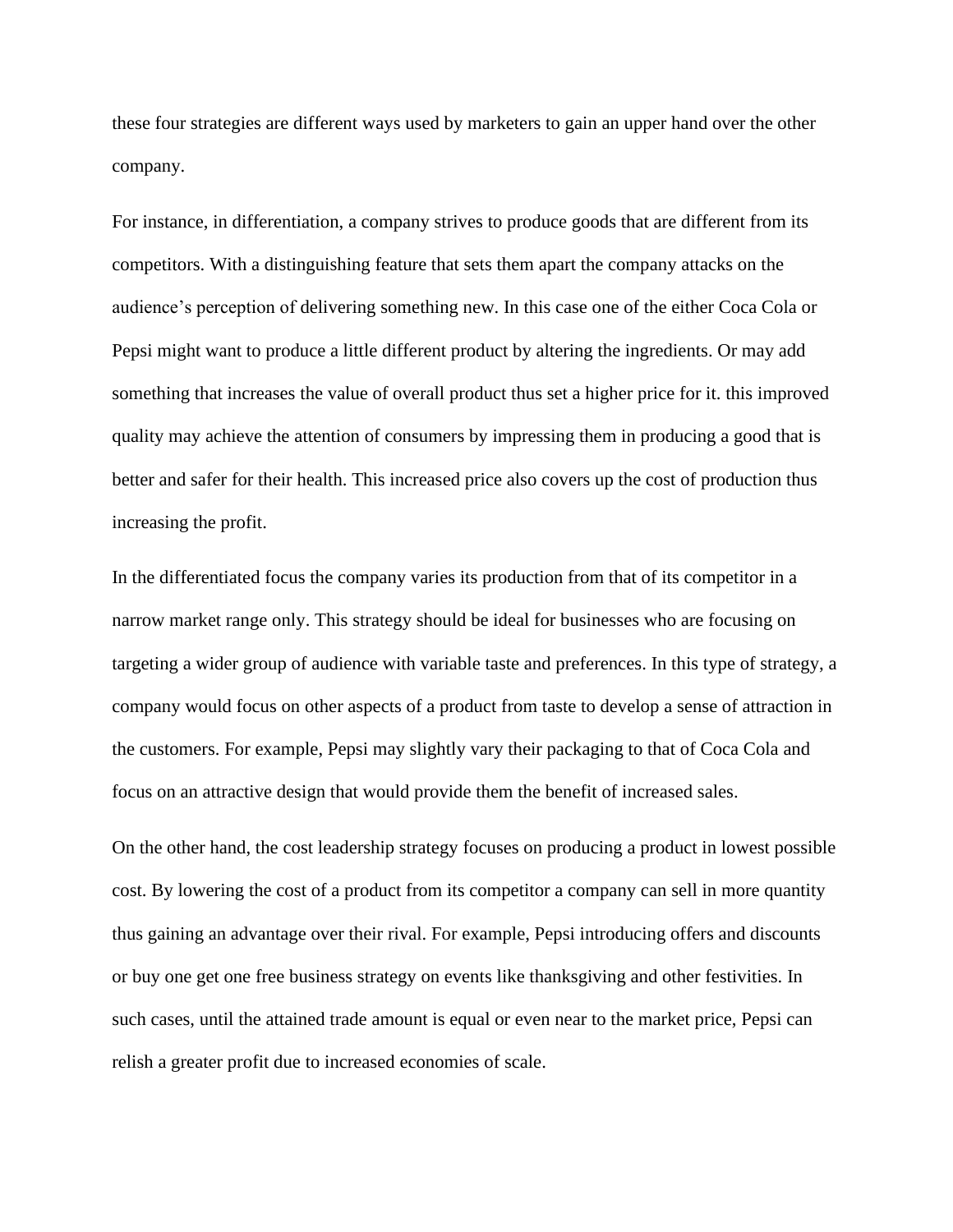Lastly, cost focus strategy allows setting up a lower price on the similar product in certain sections of the market. This generally happens in large scale production only. The company may decide to set up variation in prices for the same product depending upon the type of customers. for example, introducing student discounts or discount for nurses and doctors to show them they care. This is one of the most successful marketing tactics a company can pursue (Competitive Strategies for Coca-Cola and PepsiCo Companies, n.d.).

Companies use hundreds of dollars along with years of experience to invest in developing winning strategies for them. These wins can need to checked and balanced as the market state never remains constant. That's the thing about business, one day a brand is up next days its down, to ensure the later does not happen a business should be willing to strive at all times to first gain then maintain the position it has secured over years. When it comes to victory of a soft drink business there are 4 major defining factors.

- Availability
- Visibility
- Cooling
- Range

#### **Availability**

Marketers are well aware that purchasing of a soft depends on various factors. No one really plans on stocking up a soft drink in their monthly or weekly grocery items, rather its an impulsive decision. This impulsivity is dependent on the sudden urge of having a cold drink in hot weather or even to serve during a family feast. Now when it comes to purchase of a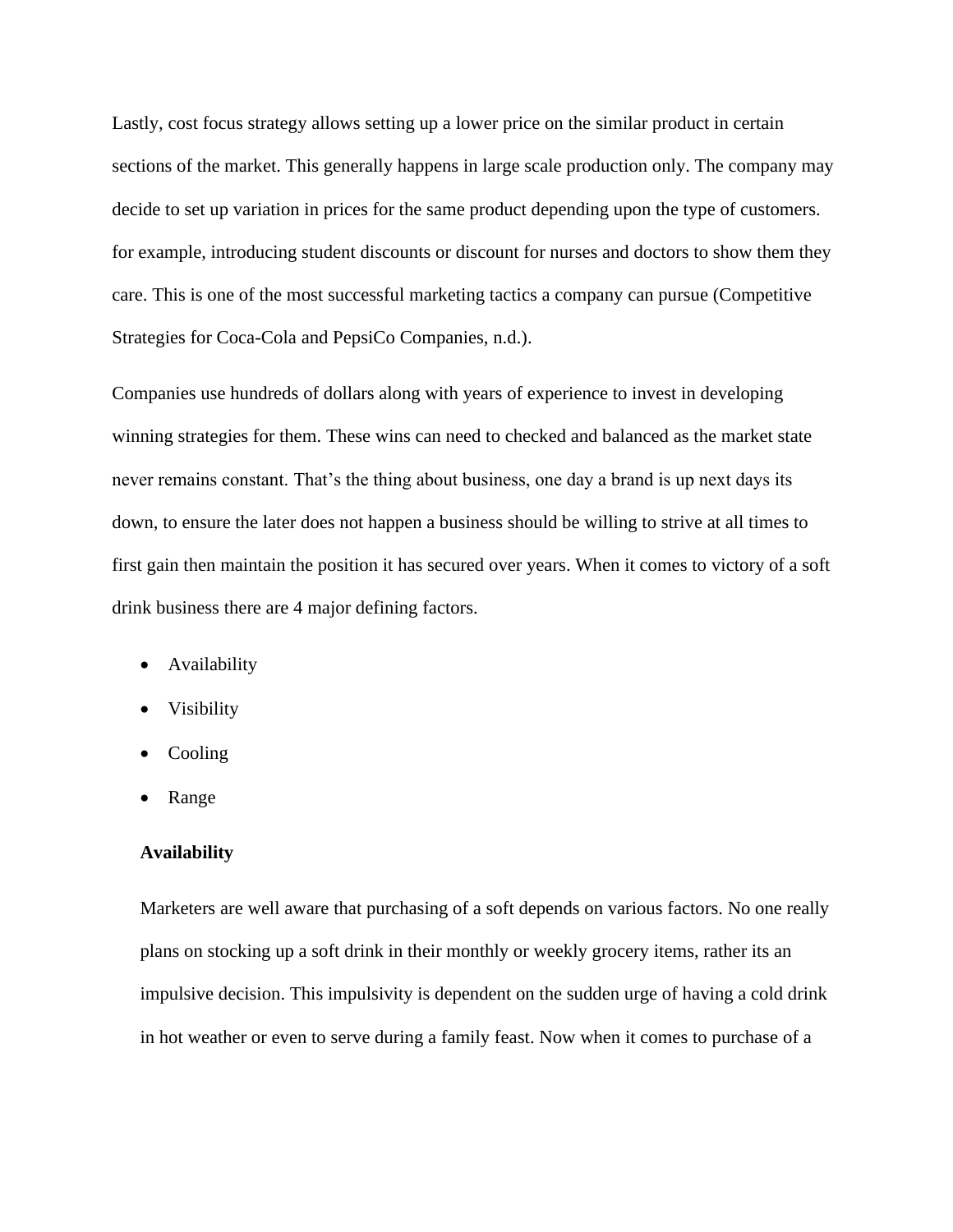soft drink the major decision is dependent on its availability. If the stores are stocked up with a particular soft drink chances are people will opt for it more than any other choice.

#### **Visibility**

Often times we observe grocery stores or even basic shops with billboards sponsored by Pepsi or Coca Cola. Or even refrigerators are pasted with Pepsi logo. The purpose of this is to increase the visibility of a product. Without visibility, a product's availability is of no use. That's why companies use these tactics to entice customers and urge them to buy their product at the first glance.

### **Cooling**

The whole purpose of a soft drink is to cool down the body heat or to enjoy it with hot food. A soft drink which is chilled in a shop would be sold more than a drink which is kept in cartons. This factor contributes majorly to the sales of a soft drink.

### **Range**

A range of a product is defined by its availability in different sizes to serve a wide range of customers. from a single person buddy pack to large jumbo drinks are ideal for people with large groups as well. This range also gives an impression to customers that they are saving money while getting more quantity in less amount (Haldipur, Competitive Analysis Between Coke and Pepsi, 2013).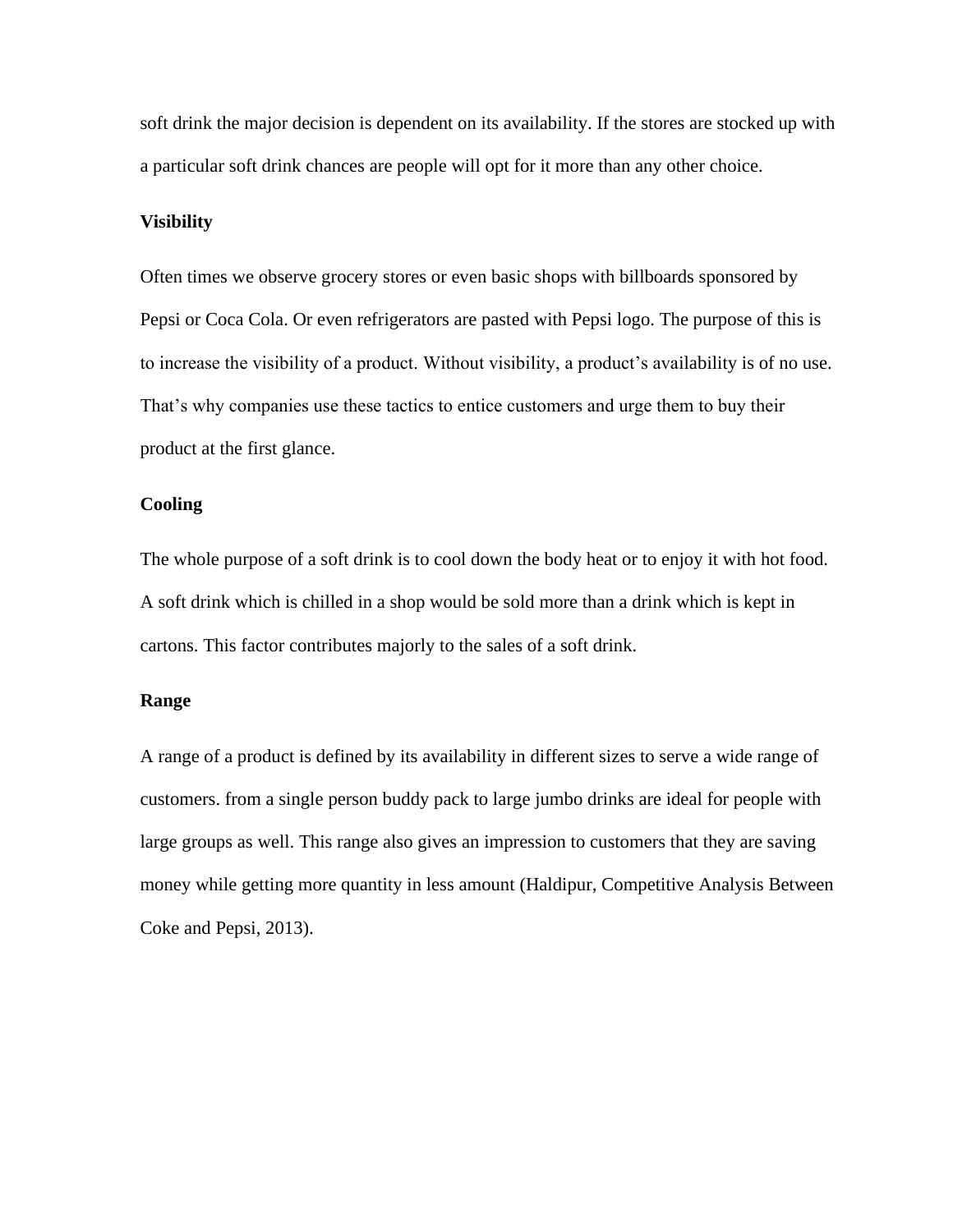#### <span id="page-7-0"></span>COMPANY OVERVIEW

#### <span id="page-7-1"></span>Coca Cola

#### <span id="page-7-2"></span>**HISTORY**

The history of Coca Cola can be traced back to 8th May 1886, when pharmacist Dr. John S. Pemberton mixed natural elements: caffeine, coca leaves also known as cocaine and syrup to create a medicine. He invented this combination at Jacob's pharmacy and asked the visitors to have a free taste. Upon tasting, customers were really awes trucked with the amazing flavor of the mixture. Seeing this, the pharmacy started selling this mixture for five cents for each glass. Another pharmacist who worked with Mr. Pemberton, Frank M. Robinson tossed the name for this beverage as Coca Cola, while also taking up the honor of designing its first every logo. The same logo is continued by the company up till now. As the drink began to gain its popularity, each day almost 9 glasses were sold which led to a gross profit of \$164.25 during the first year. Since then Coca Cola which is now functioning as Coca-Cola Company Inc. has developed more than 10 billion gallons of syrup worldwide (Competitive Analysis of Coca-Cola: PEST and Porter's Five).

Later in 1893 January, Coca Cola got registered with the U.S. patent office. And following the registration, in 1915 the company created its renowned contour glass bottle which remained very popular among the customers and led to huge rise in sales. By the year 1917, Coca Cola had become the most widely known trademark company with a highest of 3 million Cold drinks sold per day. However, the founder did not live long enough to witness the success of his company.

Now, Coca Cola was a famous beverage amongst most users and it gained even more popularity during the World War II. The reason as to why Coca Cola gained more audience than ever was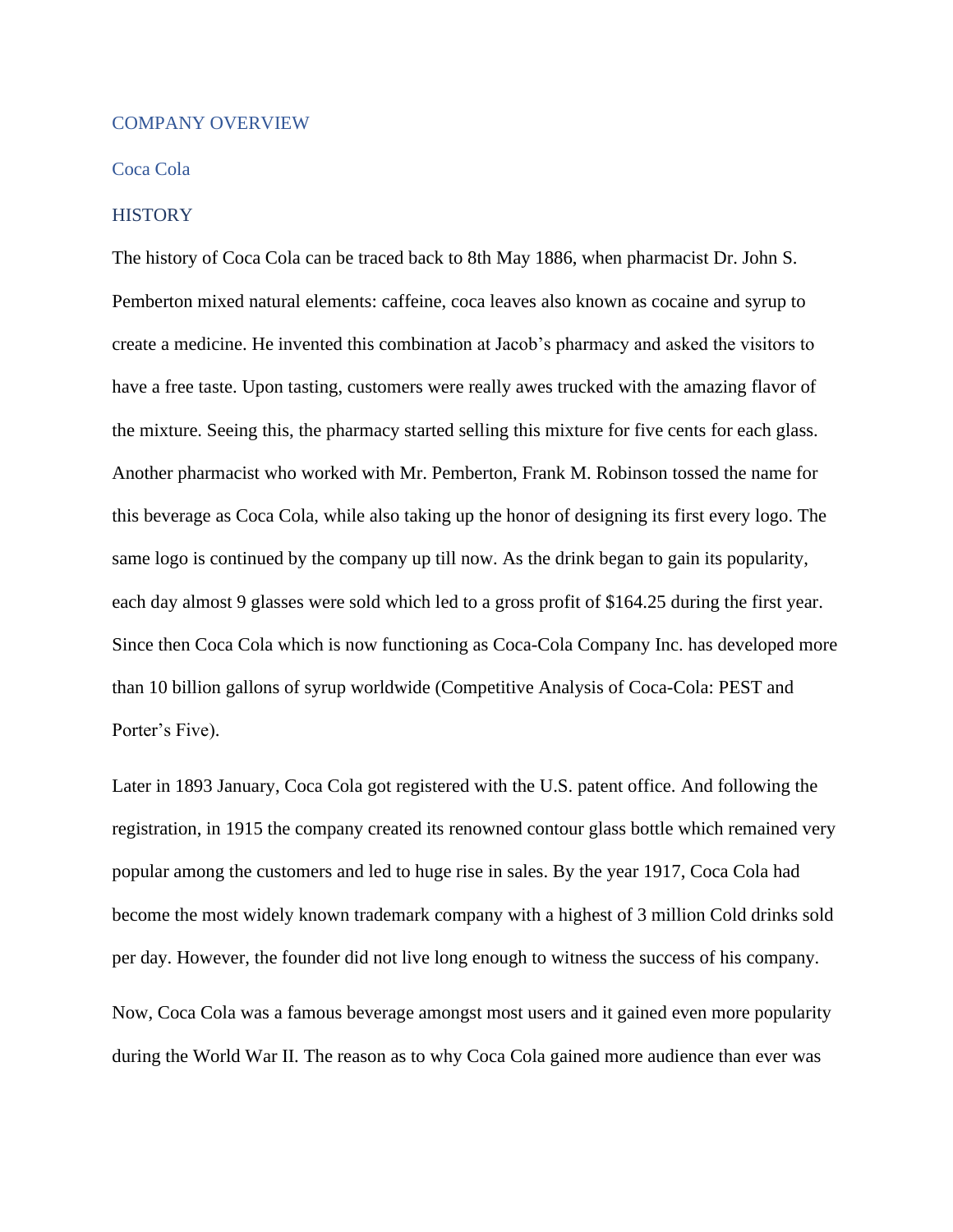its promise to deliver Coke to every U.S soldier during the war. During the time period of 1930 to 1936, the company had expanded its reach to Germany and it continued the business during the war as well. The company image was recreated again as a German company and the factories in Germany were allowed to manufacture Coca Cola secret ingredient recipe. Now, As the conclusion of war approached in 1945, the company ruled over 64 overseas bottling plants. It was during the same year that the company listed on Coca-Cola's popular nickname "COKE" (Nadeem, 2010-2012).

After 130 years of development to this beverage, the Coca Cola started ruling the market majorly in the year 1960. The company became a global icon and now is known as the number 1 company leading as a non-alcoholic beverage seller in the industry. Coca Cola company Inc operates in approximately 200 countries and has a license for more than 500 brands of sparkling and other beverages. Moreover, Coca Cola also has formed an association with more than 100,300 bottling partners world wide and rank amongst the top 10 private owners with a number of more than 700,000 people working for them in all parts of the world. According to statistics, the Coca Cola business has a selling average of 1.9 billion products each day (Competitive Analysis of Coca-Cola: PEST and Porter's Five).

#### <span id="page-8-0"></span>BUSINESS MODEL

The basic motivation followed by Coca Cola company is to create a difference in the world through its business and marketing. Coca Cola considers itself responsible for spreading happiness and joy amongst the people. Their promises are based on 6 P's which define their company values and core objectives.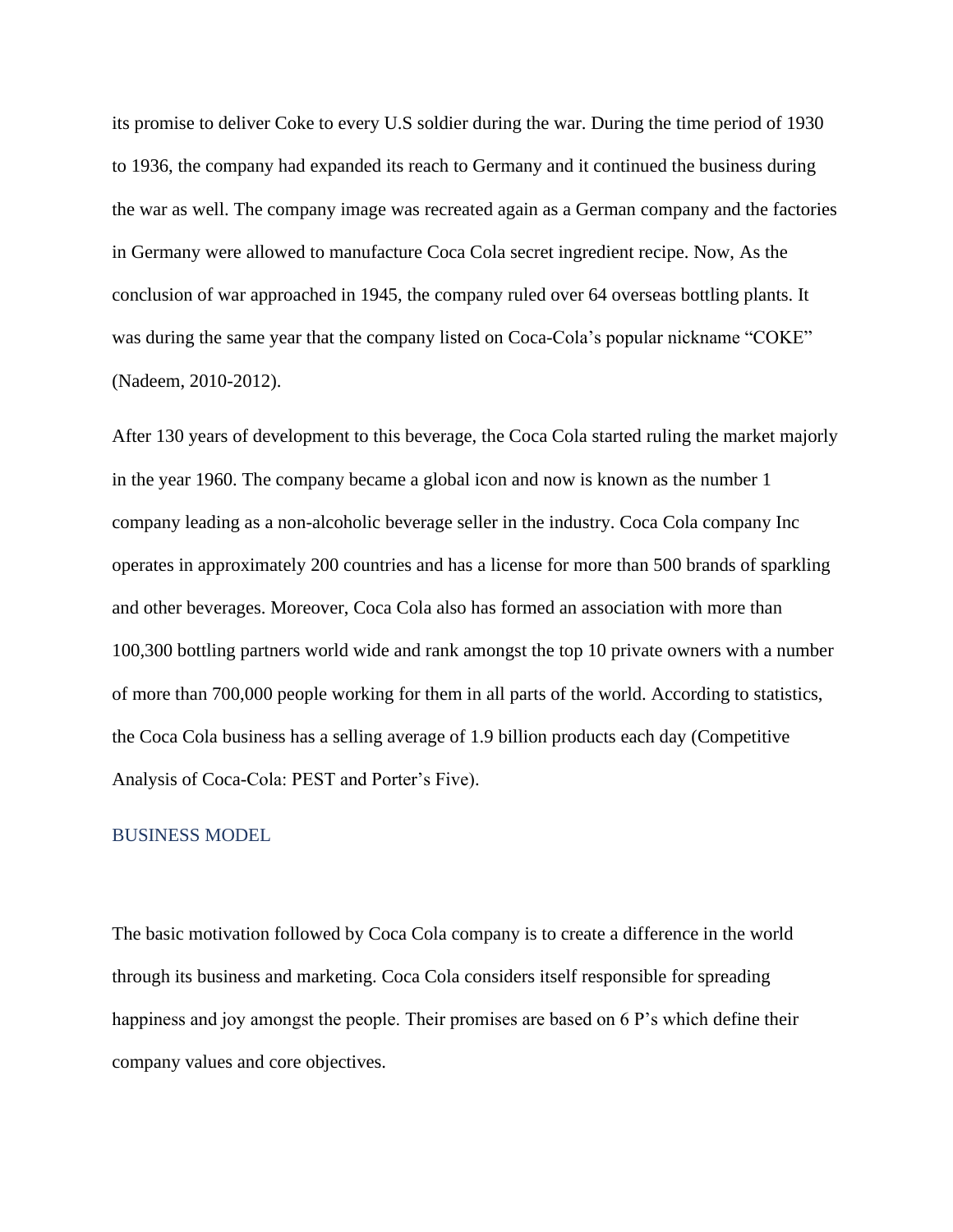- **People:** Coca Cola Company promises to be an amazing place where people are encouraged to grow into best version of themselves.
- **Portfolio:** Producing quality beverages that fulfill people's requirements.
- **Partners:** Have a strong system of customers and suppliers, to create a strong identity.
- **Planet:** To act as a accountable citizen who makes a change by building strong communities.
- **Profit:** While staying true to company's core values, maximize the long tern return.
- **Productivity:** Become a highly operative and growing organization (The Coca-Cola Company Reports Solid Operating Results in Third Quarter 2017, 2017).

In addition to these core values, Coca Cola has a widespread network of management divided into six major active groups which can be divided into the below mentioned categories.

- Europe, Middle East and Africa Sales: 29% and Profit: 7.21%
- Asia Pacific Sales: 28% and Profit: 4.92%
- North America Sales: 23% and Profit: 4.30%
- Latin America Sales: 20% and Profit: 3.78%
- Corporate Sales: 14% and Profit: 0.07%
- Bottling Operating Segment: Sales: -16% and Profit: -3.70% (The Coca-Cola Company Reports Solid Operating Results in Third Quarter 2017, 2017).

The first five of these units are considered to be company's planned business units. Each strategic unit is appointed a head who then reports to the Chief Operating Officer. The chief operating officers then have to collectively inform regarding the operations to the Chief Executive Officer and also to the Chairman of the Board of Directors. Coca-Cola works on a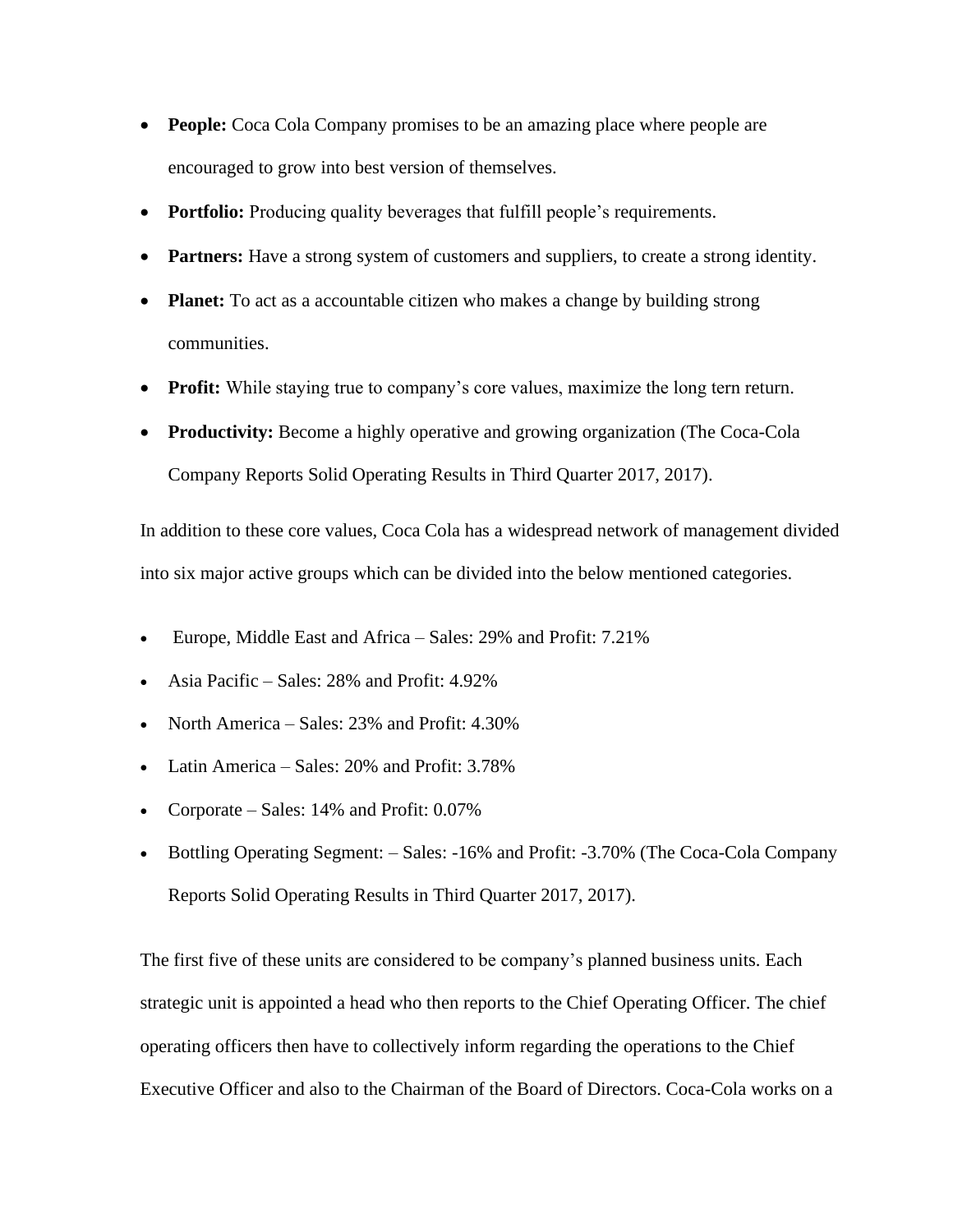decentralized structure while having a chief authority where all sub units report. One important aspect of Coca Cola core values is environmentalism. The company promises and then keeps up with the environmental regulations (Cuthbert., 2019).

The use of beverages despite related medical concerns has remained very popular in the past and there is no visible decline in the consumption as well. The Coca Cola's portfolio is very wide which gives it the benefit of serving a large group of audience. Coca Cola's portfolio comprises of about 21 brands with a sale more than \$1 billion including various extensions to the product. These products include Coke, Diet Coke, Coke Zero, Sprite, Dasani, Fanta, Powerade and Minute Maid. This diversification in portfolio enables it to satisfy the needs of wide group of audience from all around the world.

Even with such variety, the company has been facing a little decline in their sales which is also combined with slow growth. To overcome this issue, the company is in the midst of refranchising by selling its US distribution and manufacturing operations. During the year 2015, Coca Cola cut off around 1500 jobs worldwide by stripping its bottling operations to reduce \$3 billion dollar in cost. Now the firm has brought up some organizational changes and the chances are that by altering the elementary portion of their business model, the association can avail more facilities in the market and remain at a strong position in future as well (Competitive Analysis of Coca-Cola: PEST and Porter's Five).

This change refers to the evolution of their current "Creative Excellence" marketing strategy to be evolved into "Content Excellence". This is the recent logic behind developing a winning strategy by the company. Introduced by Marry Minnick (Executive vice president and president of marketing, strategy and innovation, Coca-Cola U.S, n.d.) has developed this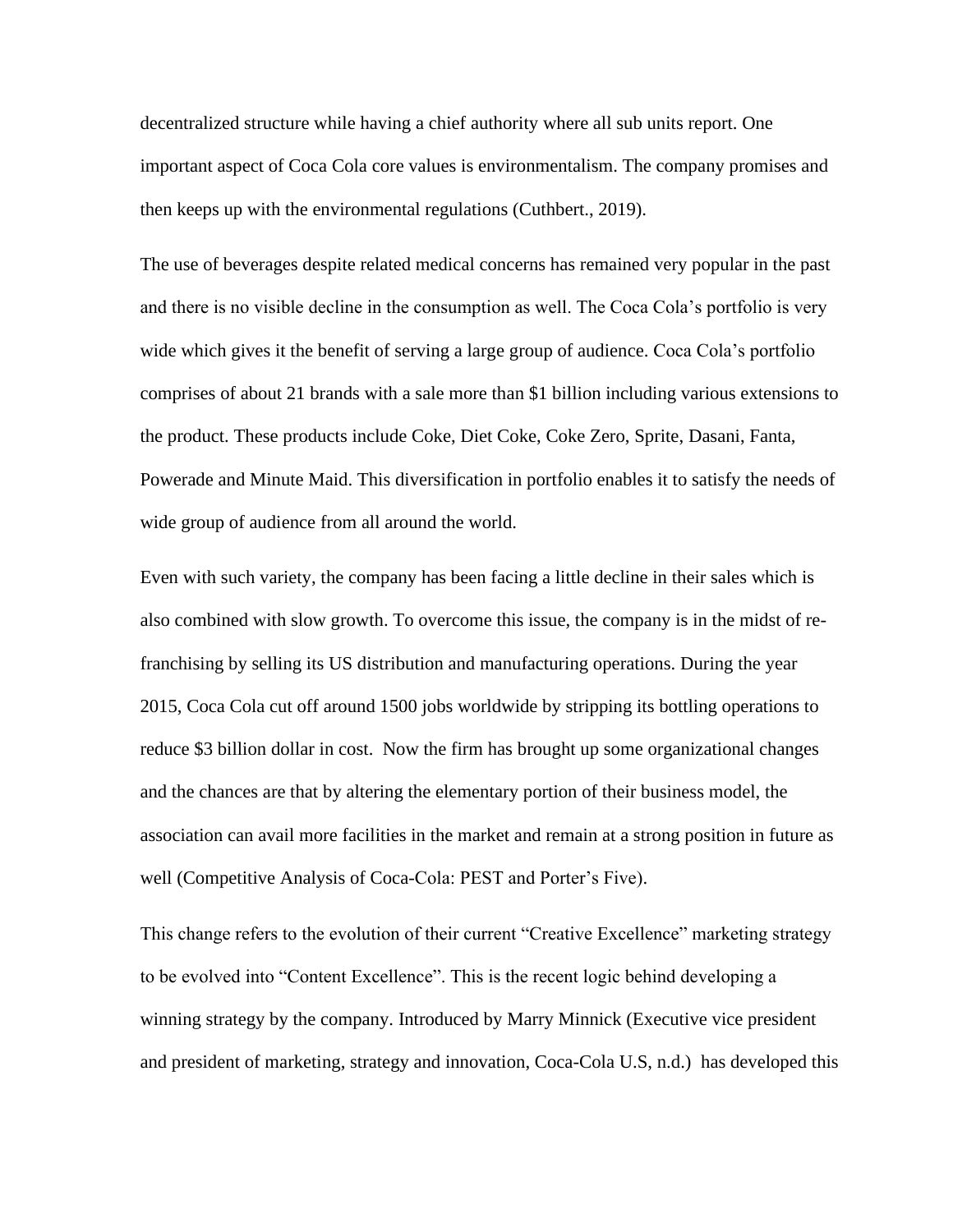idea to transform the market and structure of the Coca Cola brand. The marketing ideologies developed by Marry Minnick has used the customer centric approach to increase and boost the sales. She has utilized Customer expectancy, Retooling of Old Brands, Appealing Partners, Retailer's Response, Liability and Advertising (Competitive Strategies for Coca-Cola and PepsiCo Companies, n.d.).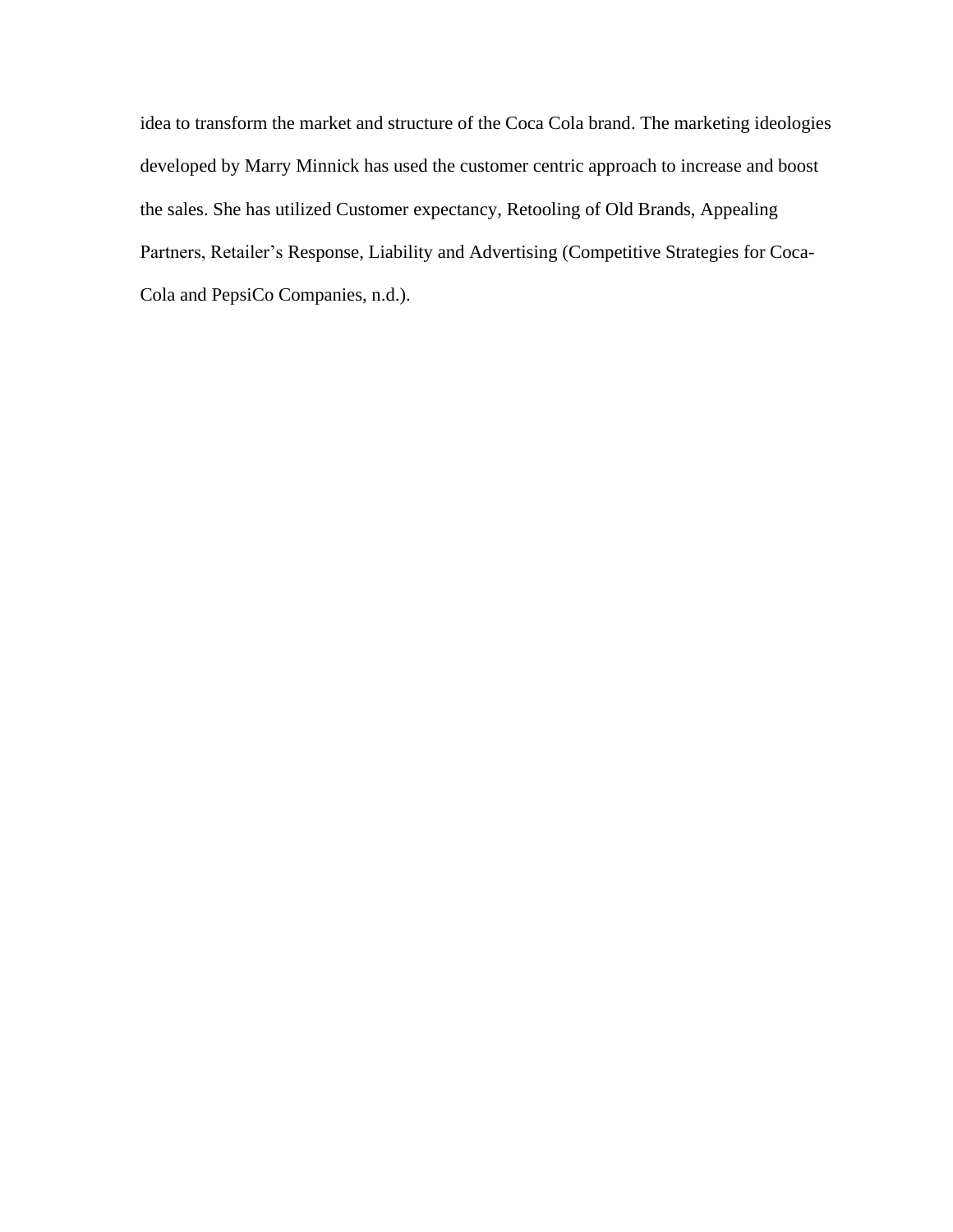### <span id="page-12-0"></span>Pepsi

#### <span id="page-12-1"></span>**HISTORY**

The origin of Pepsi can be traced back to New Bern, North Carolina where a pharmacist named Caleb Bradham used to operate a soda fountain along with a drug store. He repeatedly tried a mixture of various ingredients to create a soft drink that could sell itself due to the taste and quality which impresses everyone. One of his such experiments gained popularity among the locals which was recognized as Brad's Drink. This was the same drink which was later named as Pepsi in 1898. The first time Pepsi was advertised in a newspaper was in 1902. This advertisement focused on highlighting the health benefits of the Pepsi. Later in 1903, Pepsi's name was listed with the United States Patent and Trademark Office. In 1905, Pepsi was sold in bottles as a chilled drink. This was due to the advancements in the soft drink industry, which made bottling a viable alternative to cold drinks. Looking at this opportunity, Bradham offered bottling franchises for his beverage. And by the year 1909, there were almost 250 Pepsi bottlers distributed in around 24 states (Stoddard, 2013).

To talk about another perspective from later times, the company was initiated in 1965, in New York with the ultimate goal of producing non-alcohol drinks and food processing items. It is the number one snacks producer worldwide. The company deals in light foods and operated around the US and Canada. The initial startup of the business was through only two operating units which were Pepsi co North America and Pepsi Co international. Soon the company realized, to grow financially and in the market, it needs to have a stronger wide spread of networks so it developed three more branches. These three networks operate in different regions. The first branch primarily functions in the Latin America whereas the second division, the Pepsi co international has a more global operating approach. The third branch is named as Pepsi co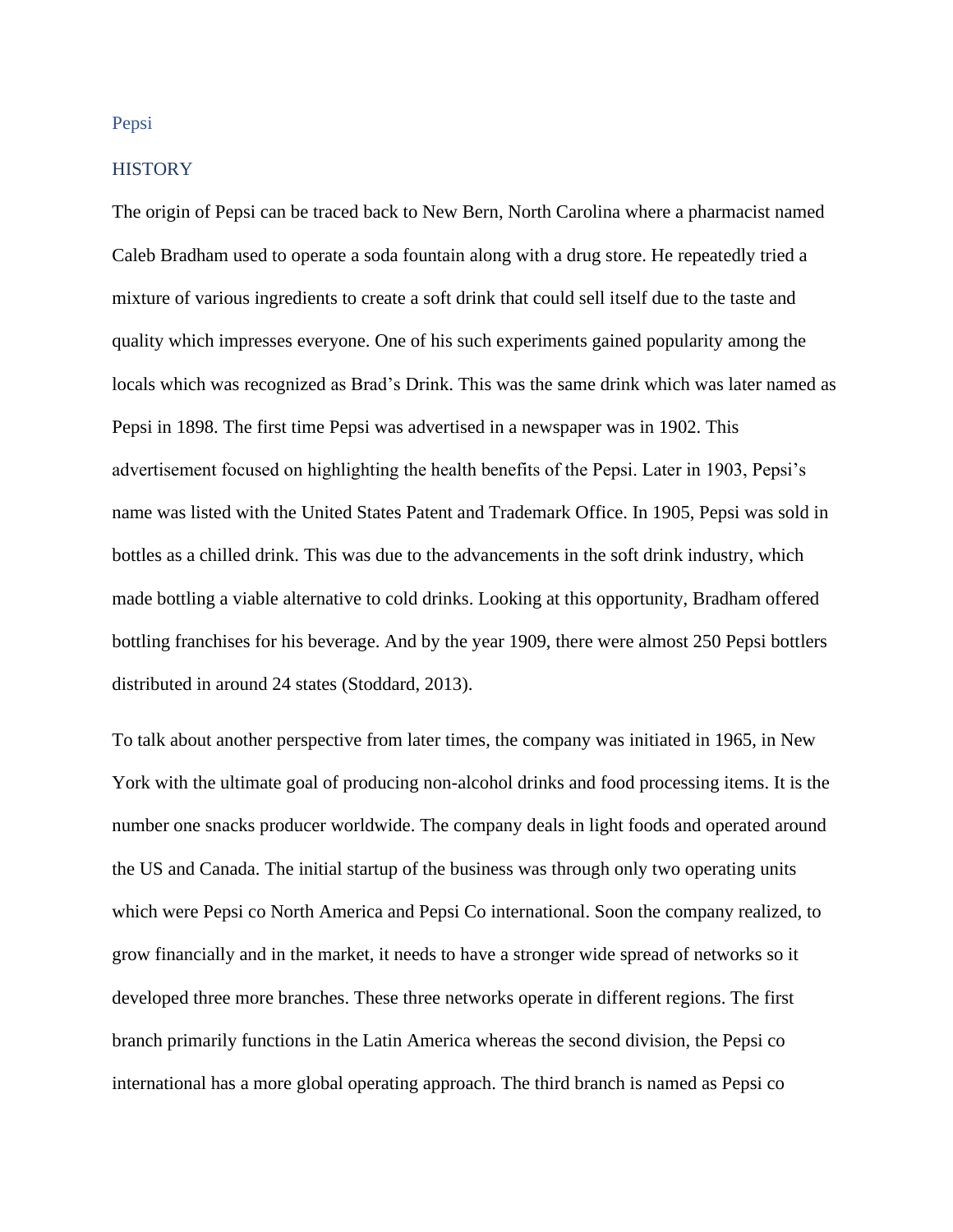Americas beverages and carries out its operations in North America, Tropicana, Gatorade and Latin America. This leads to the company having a decentralized structure (Cuthbert., 2019).

## <span id="page-13-0"></span>BUSINESS MODEL

The reason behind Pepsi's popularity and high market share is that it never compromises on quality. Pepsi has focused on protecting their customer's trust and values and to keep them in confidence. Pepsi does not sell a product without a quality assurance label on it. it also strictly follows environmental regulations to act as a responsible part of the society. When it comes to marketing strategy, Pepsi has proved to be one of the best through series of advertisements that are second to none. Pepsi usually focuses on influential marketing and promoting their products through celebrities (Cuthbert., 2019).

When it comes to marketing strategy Pepsi has always targeted the young audience. the famous slogan of Pepsi "The Choice of new generation" denotes that Pepsi puts the interest of youngsters before anything else. This has led to a likeliness of Pepsi mostly among the young generations who in turn are the biggest fans of soft drinks. Besides having an attractive slogan Pepsi also does several efforts to attract youngsters towards their product. Every year Pepsi invites celebrities and influencers who are very popular among the young generation. One such example is Michael Jackson, who was endorsed with the Pepsi brand for a really long time. Furthermore, Pepsi also had endorsed worldwide famous starts including Britney Spears, Shaquille O'Neal and Maria Carey to promote their products. Secondly, we all have seen Pepsi is always connecting their marketing strategy with music. Since, everyone is the fan of pleasing sounds, Pepsi uses attractive songs to entice young generation and bring up the adrenaline rush.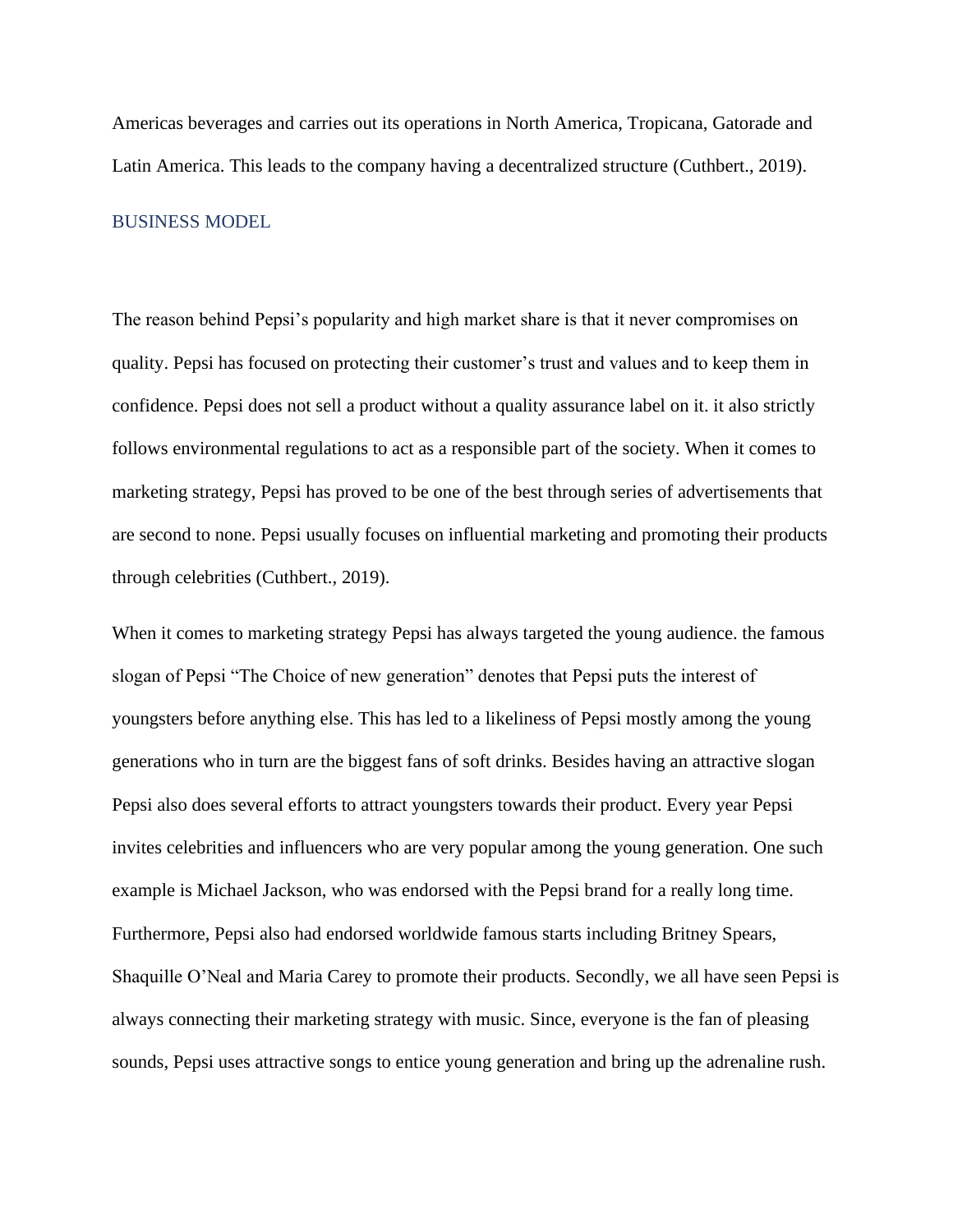In fact, Pepsi also holds some musical concerts every year with Pop music which is most popular among the users. The third way is that Pepsi advertises its products through small accessories, such as bands, fashion products and collectibles to attract young customers. These products which are other than food and beverages show young generation that brand is concerned about their interest (Muzumdar).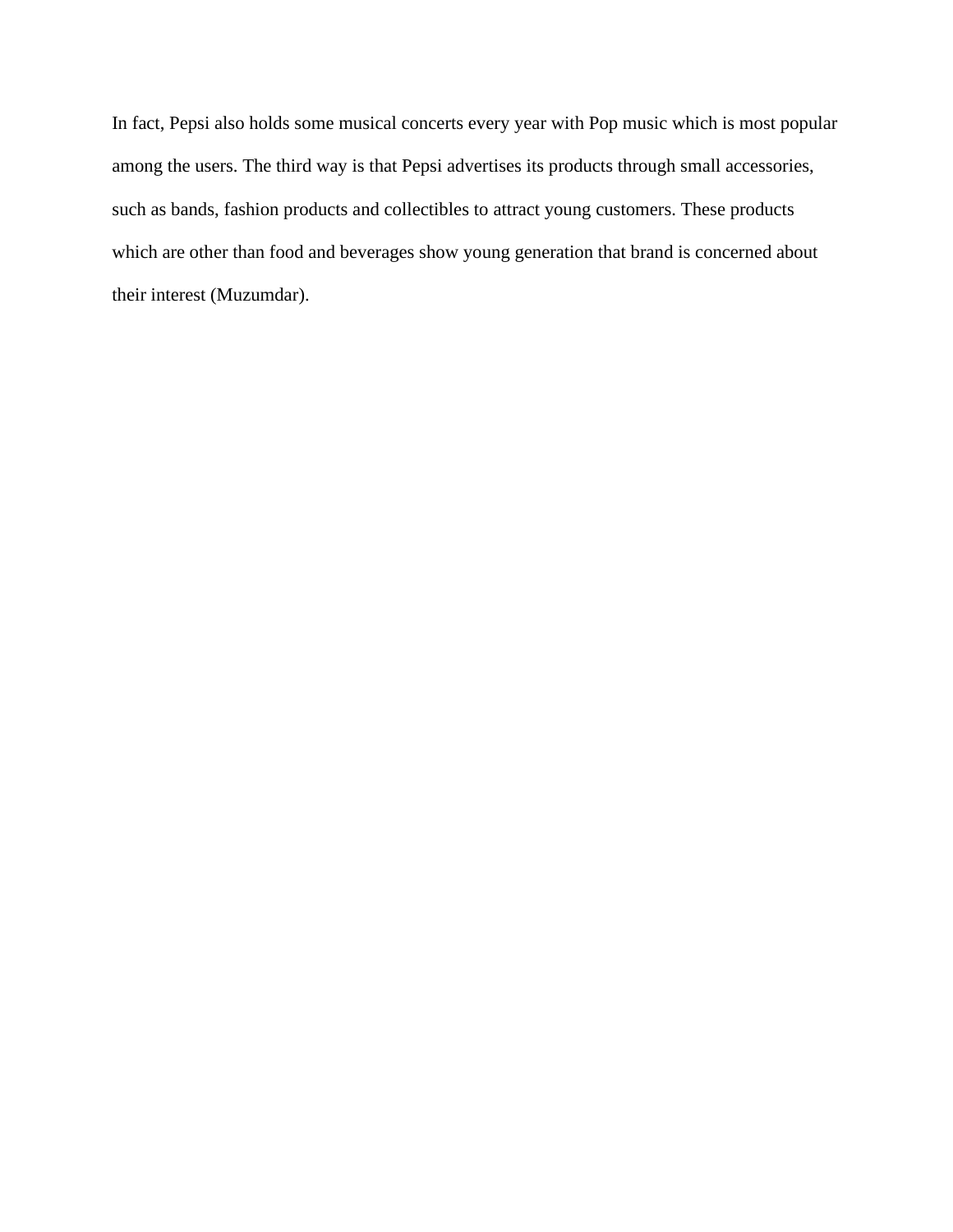## <span id="page-15-0"></span>Comparative Analysis of Pepsi And Coca Cola based on SWOT Analysis

## <span id="page-15-1"></span>SWOT ANALYSIS

SWOT Analysis abbreviates for Strength, Weakness, Opportunities and Threats analysis which are involved in a project or a business. It is used to learn about the external and internal factors, the internal factors cover Strength and Weakness whereas external factors comprise Opportunities and Threats. This is the basic way of comparing and evaluating how businesses are performing in the market.

## <span id="page-15-2"></span>SWOT Analysis of PEPSI CO

## **Strengths**

- $\bullet$   $2<sup>nd</sup>$  largest beverage and Food business in the world
- Pepsi has a strong worldwide brand image
- Strong operational efficiency
- Extensive and innovative product line

## **Weaknesses**

- Tough race with Coca-Cola
- Coca Cola has a relatively greater share of soft drinks in the US
- Dependent on retailers largely
- A Strong employees union
- Image damage due to product recall

## **Opportunities**

• Growth in product lines, Pepsi can introduce more products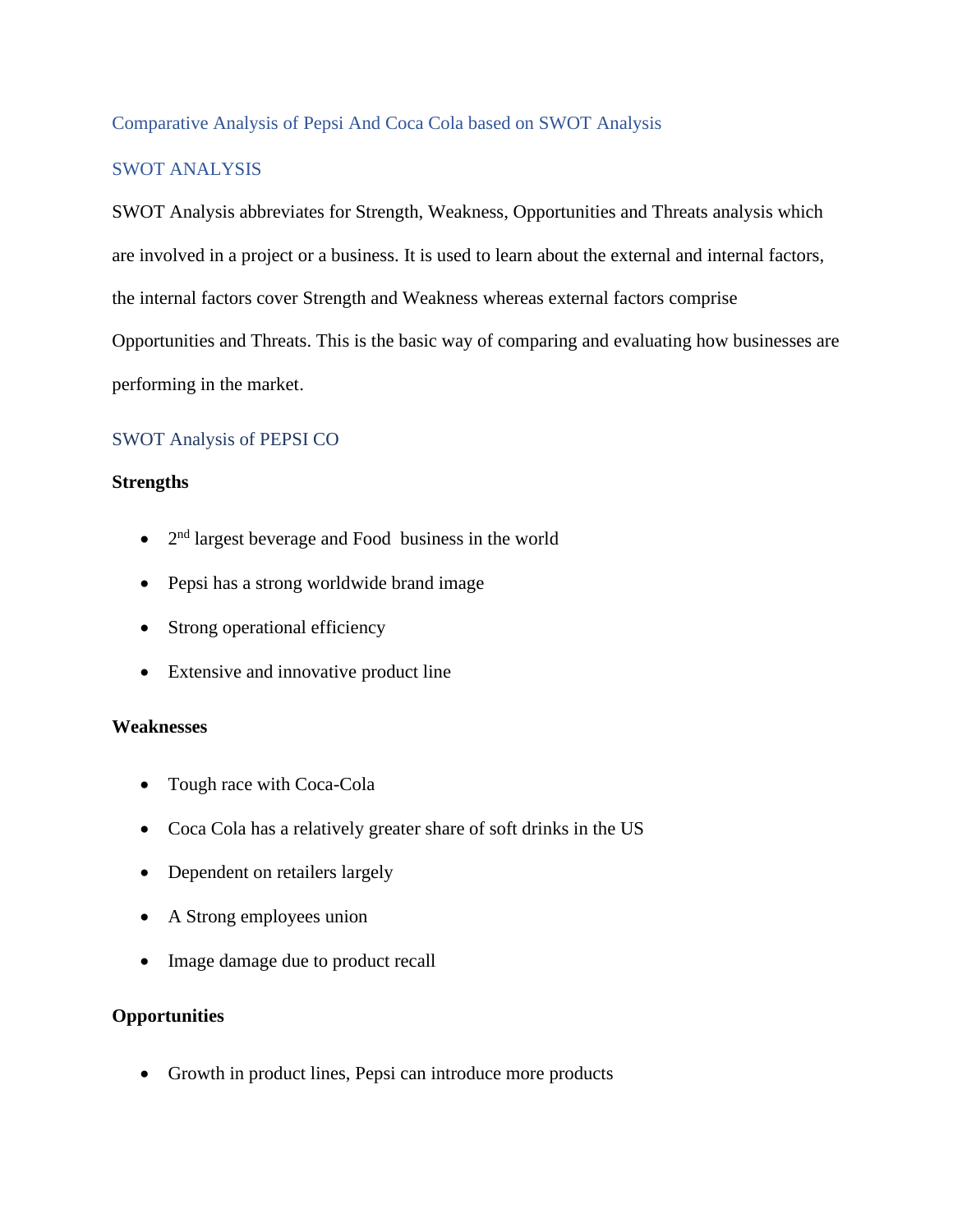- More networks into developing countries
- Can gain more bottling companies

## **Threats**

- Failure to obey with environmental guidelines and production contamination
- Constant changes in foods and drugs laws relating to import and export of products
- Variations in interest charges, taxes and inflation (Muzumdar).

## <span id="page-16-0"></span>SWOT Analysis of Coca Cola

## **Strength**

- Most Popular soft drink brand in US
- Several Coca-Cola based products are manufactured and sold
- More than 600 million product consumption each day

## **Weaknesses**

- Reduction in sales volume worldwide
- Franchising of some share of company
- Sales in Japan fell, Japan consumes 35% of Coca Cola

## **Opportunities**

- Strong brand image with a world wide recognition
- Can serve a large geographical base
- Has more opportunities to grow with changes in product and packaging

## **Threats**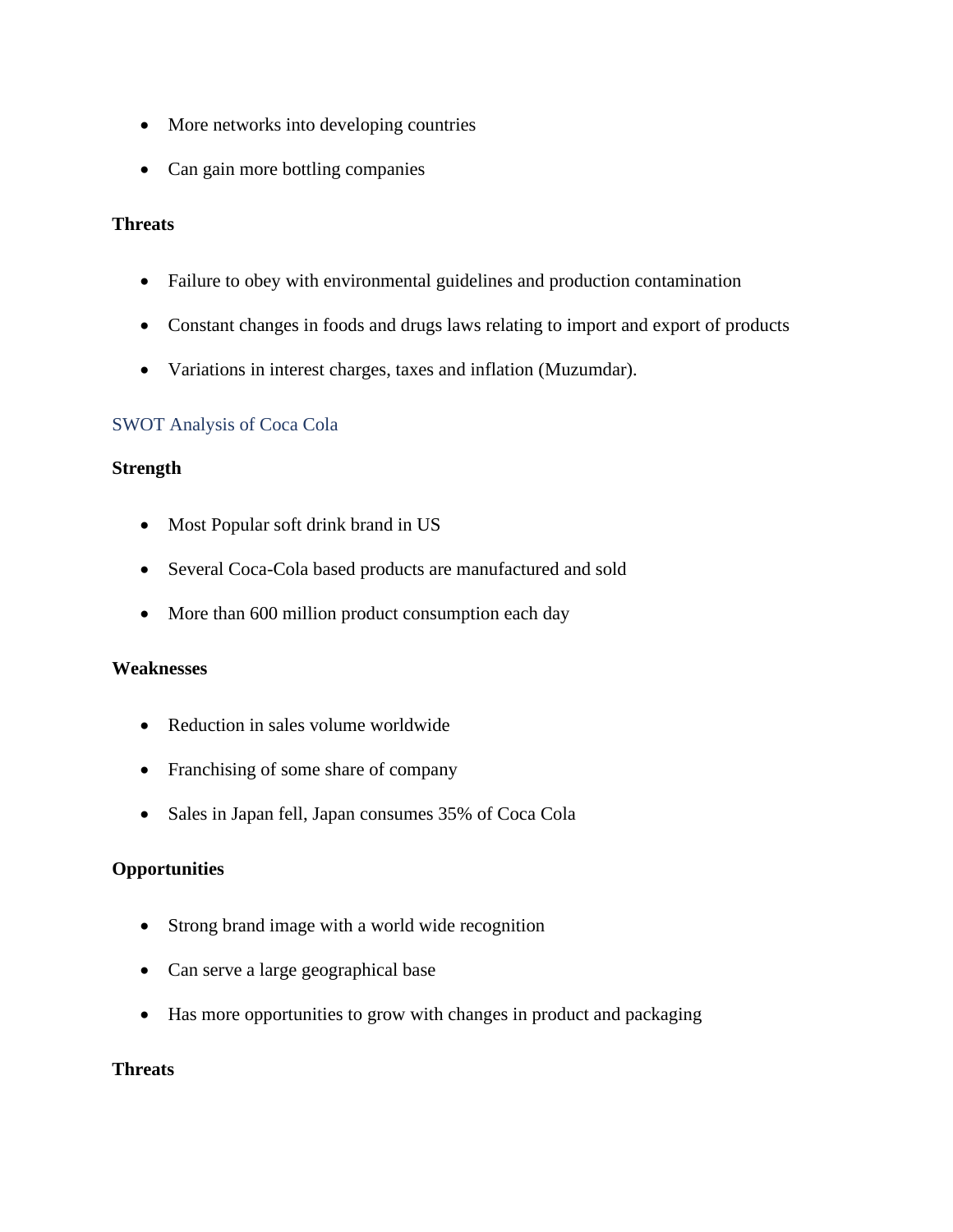- Competitive threat from Pepsi co
- Has many other substitutes
- Health concerns which reduce the beverage consumption (Cuthbert., 2019)

## <span id="page-17-0"></span>RECOMMENDATIONS

Coca Cola is facing substantial decrease in its market share due to a poor market strategy. As discussed above, Pepsi has a stronger marketing tactics and uses it to the best advantage to attract various audience throughout the world. When it comes to Coca Cola, the company has a lacking in decision making which makes it suffers in the market. Coca Cola should follow a decentralized approach that divides the company into different segments working dividedly for decision making depending on various parts of the world. Coca Cola also needs to develop a strong bottling market which could give rise to its market share tremendously. The company, as seen has a huge potential and resources to improve its growth in the market but without a proper strategy the company cannot achieve the success it should. Political uncertainty is unavoidable, particularly in the countries which are not properly developed, and thus markets that not meet the demands of Coca Cola industry. In order to prevent this, Coca-should take into account the particular context in which it works in terms of history, politics and the economies of the particular markets. Changing customer behavior is still a challenge and, thus, to combat it, Coca-Cola will continue to promote its soda products as the demand begins to expand rapidly.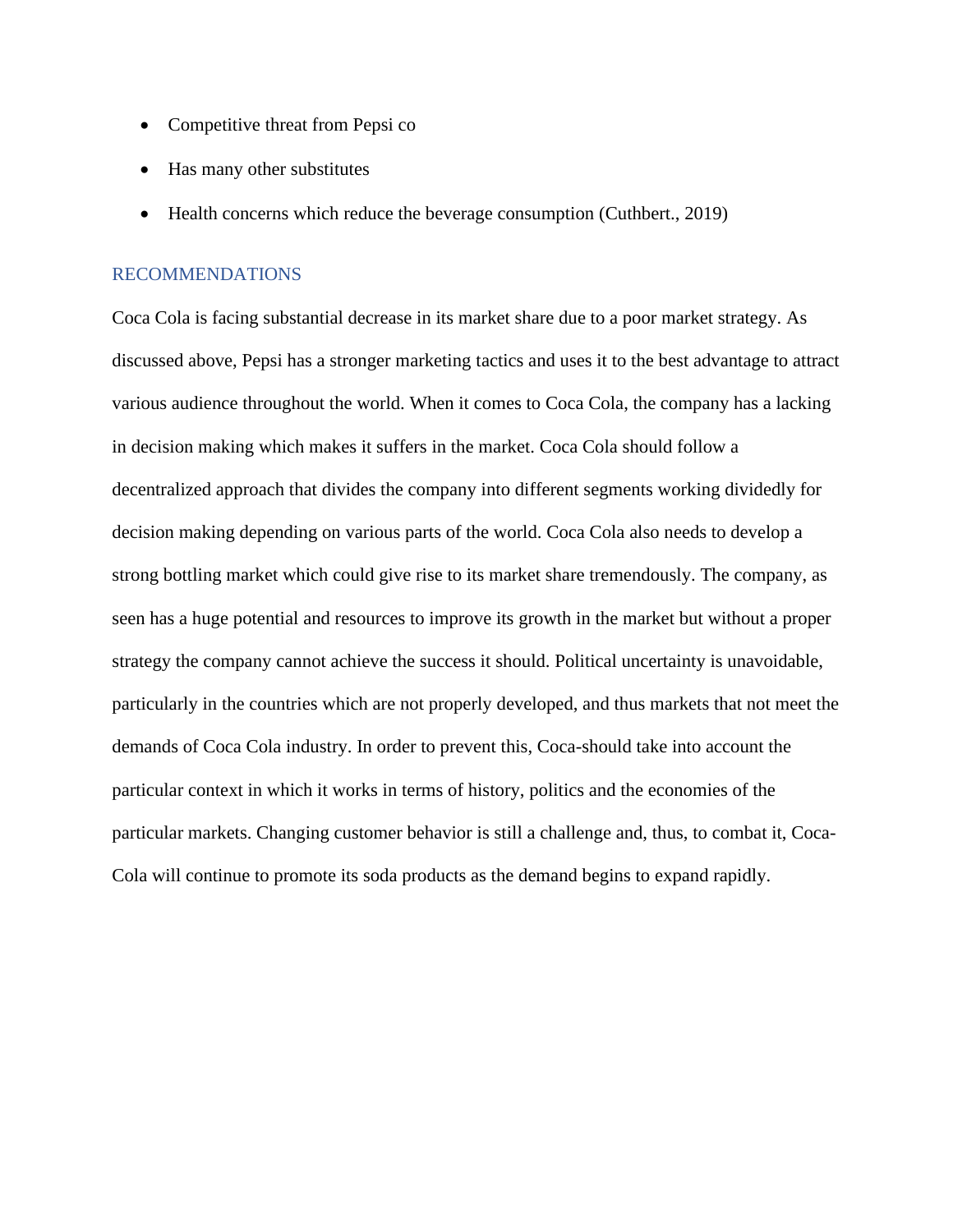

*Figure 1 Pepsi Vs Coca Cola (Parthenidou, 2019)*

This comparative analysis proves that Pepsi Co has made substantial growth in the market even after being launched several years after Coca Cola as shown in the figure above. Pepsi co is a company with long term vision and profit goals that are liked by customers and have a comparatively bright future when it comes to successful market strategies (Cuthbert., 2019).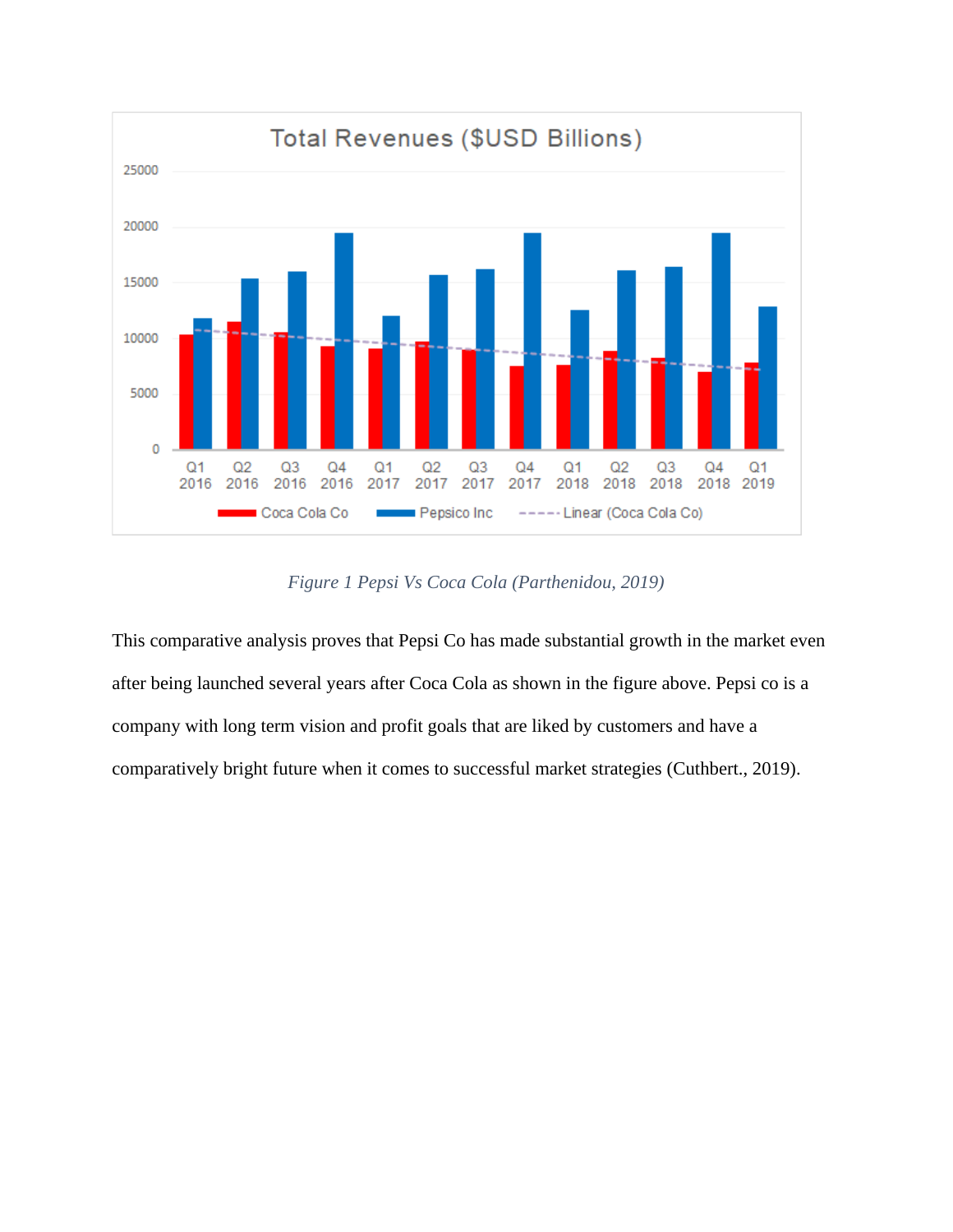#### <span id="page-19-0"></span>**REFERENCES**

- 1. (n.d.). *Competitive Analysis of Coca-Cola: PEST and Porter's Five.* UKdiss.com.
- 2. *Competitive Strategies for Coca-Cola and PepsiCo Companies*. (n.d.). Retrieved from https://qualitycustomessays.com/competitive-strategies-for-coca-cola-and-pepsico-companies/
- 3. Cuthbert. (2019). *Comparative analysis of Coca-Cola Company and PepsiCo .* https://ivypanda.com/essays/comparative-analysis-of-coca-cola-company-and-pepsico/.
- 4. *Executive vice president and president of marketing, strategy and innovation, Coca-Cola U.S*. (n.d.). Retrieved from forbes: https://www.forbes.com/fdc/welcome\_mjx.shtml
- 5. Haldipur, V. (2013). *Competitive Analysis Between Coke and Pepsi.* Scribd.
- 6. Haldipur, V. (2015). *Competitive Analysis Between Coke and Pepsi.* Scribd.com.
- 7. Muzumdar, P. (n.d.). *A Study of Business Process: Case Study Approach to PepsiCo.* The University of Texas at Arlington.
- 8. Nadeem, A. (2010-2012). *SUMMER TRAINING PROJECT REPORT ON COMPARATIVE ANALYSIS OF MARKETING STRATEGY OF COCA COLA AND PEPSICO.* Gautam Buddha Technical University, Lucknow.
- 9. Parthenidou, C. (2019, April 22). *Coca-Cola on watch after PepsiCo's earnings beat – Stock Market News*. Retrieved from Stock Market News: https://www.xm.com/coca-cola-on-watchafter-pepsicos-earnings-beat-stock-market-news-100254
- 10. Stoddard, B. (2013). *The Pepsi-Cola Story.* Bob Stoddard and the Pepsi-Cola Company.